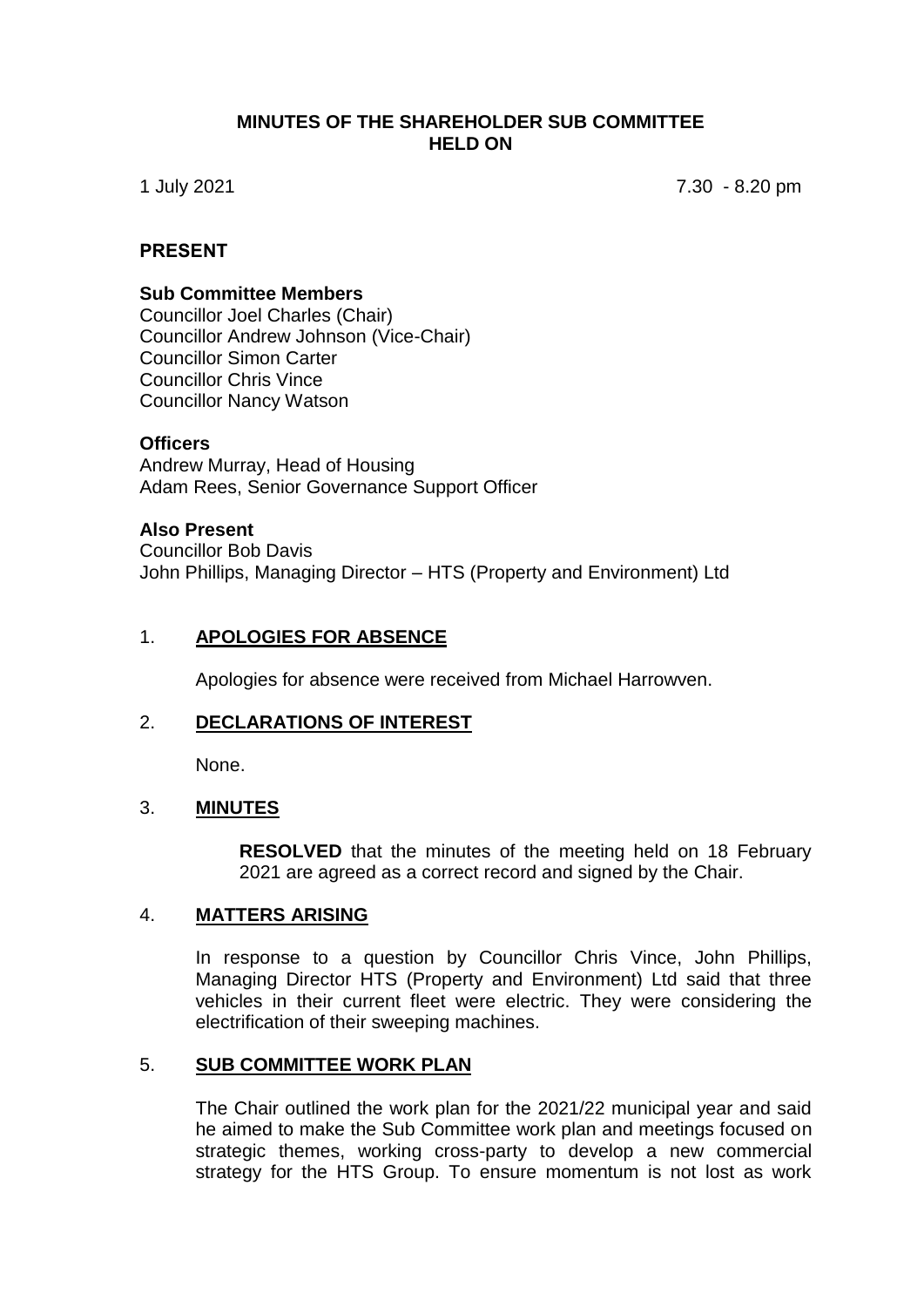continues to develop the new business plan, a scoping paper will be presented at the next meeting of the Sub Committee in September 2021. It was agreed that following September, future meetings would need to be re-aligned to coincide with HTS Board meetings and the quarterly reporting cycle, which means in practice that subsequent meetings in the year would now be rearranged.

**RESOLVED** that the work plan was noted.

# 6. **OPERATION AND PERFORMANCE REPORTS**

a) Performance and Balanced Scorecard

The Sub Committee received a report on HTS' operational and financial performance.

John Phillips explained that HTS was still able to meet almost all of its KPIs despite the pandemic. There were issues around the Balanced Scorecard profitability targets caused by the suspended housing capital works programmes, which would now be carried out this financial year as part of the HTS Capital and repairs Recovery Plans.

It was noted HTS (Property and Environment) Ltd had rebated the Council a total of £945,000 from the Annual Service Charge.

## **RESOLVED** that:

- **A** The Shareholder Sub Committee (SSC) acknowledged both the year end (2020/21) outturn and current (2021/22) performance/financial position set out in paragraphs 3 to 16 of the report as follows:
	- i) HTS (Property & Environment) Ltd (HTS) has achieved a reported 95% per cent performance against its performance indicators for year end 2020/21 and 98.25% for May 2021/22 against the current suite of major and minor KPI's that govern the contract.
	- ii) An actual retained profit level totaling £1,323,995 as at March 2021 and are forecasting a level of £1,999,995 by the year ending March 2022.
- b) Emerging from Lockdown

John Phillips presented the report, which included an overview of the Recovery Plans for Capital Works and Repairs, emerging from lockdown. It was highlighted that most HTS staff had worked continuously throughout the pandemic. There was now a backlog of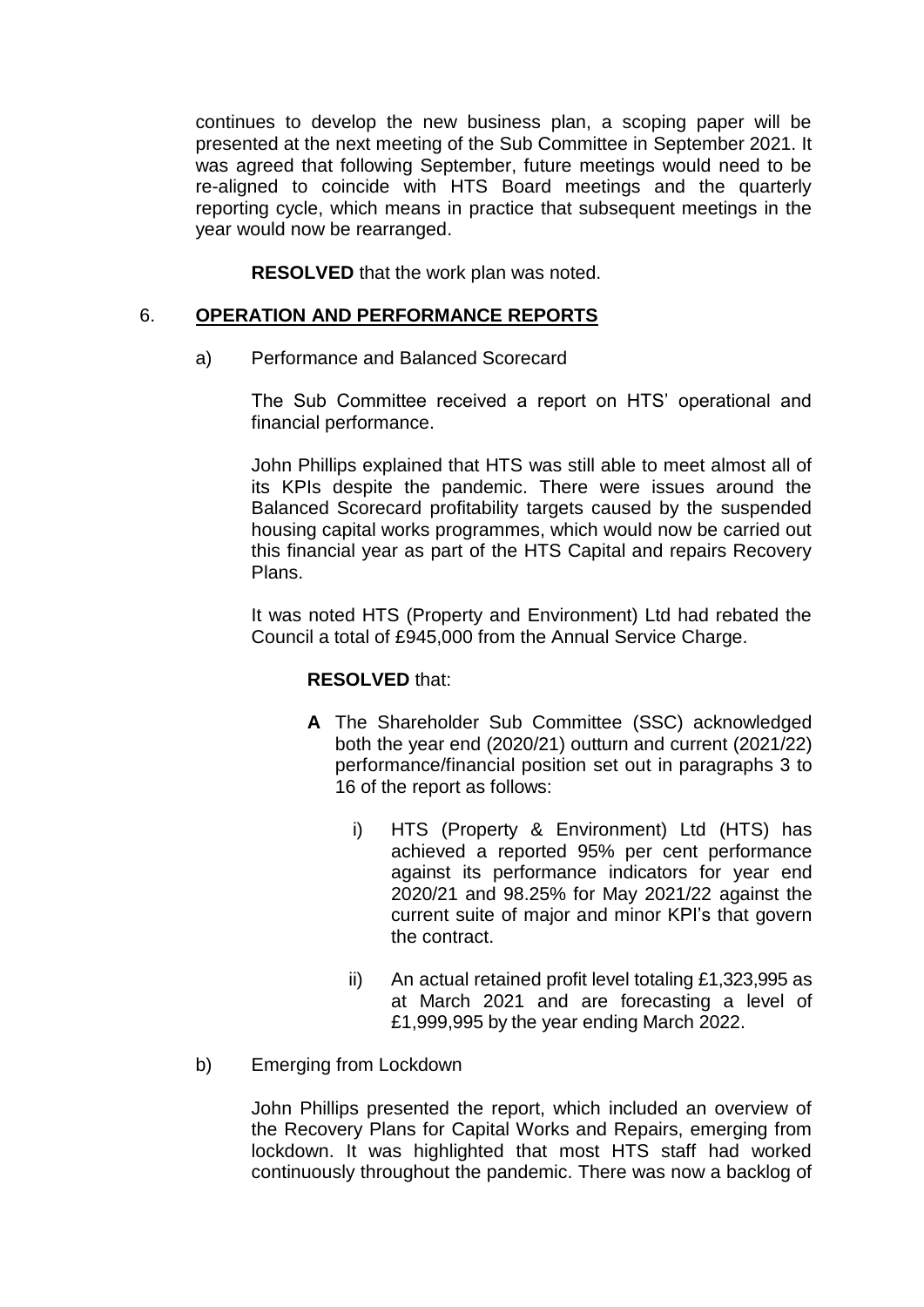work to catch up on over the next few months. The HTS Group has a plan in place to recover over the next 12 months. There is a commitment to recover the repairs backlog within 3 to 5 months to respond to the programme backlog, and delayed longer-term planned works will be actioned during the course of the year. Increased capacity and more flexible working practices are key to achieving the plan to address the backlog.

## **RESOLVED** that:

- **A** The report, and the progress HTS (Property and Environment) Ltd have made during the lockdown.
- **B** Delegations be approved for the portfolio holders for Housing and Environment to monitor and manage delivery of the recovery plan, and to raise any matters arising. Progress will be reported to the Shareholder Sub Committee.

# 7. **FUTURE DIRECTION OF HTS GROUP LTD**

The Chair said that the key aim of the new business plan was to help scale the HTS Group to become one of the biggest public service providers in the East of England. There were a number of options being developed and these would be incorporated into the business plan. Currently, work on the future commercial proposition is taking place.

There was a need to look at wider opportunities such as skills and green technology and to create a diverse portfolio.

## 8. **REFERRALS FROM CABINET**

a) Report of Covid 19 Recovery Working Group March 2021

The Working Group had looked at the number of vaccinations in Harlow which was now above 90,000. Both the Chair and the Leader set out the Council's plans for delivering the town's economic and social recovery from COVID-19.

Councillor Johnson said that the Council had bid for a number of funds from central government, including the Town's Fund, and there could be an opportunity for the HTS Group to be involved with works should these bids be successful.

## 9. **REFERENCES FROM THE HTS GROUP LTD. BOARD**

a) Reference from HTS (Property and Environment) Ltd - Annual Report and Financial Statement for year end 31 March 2021